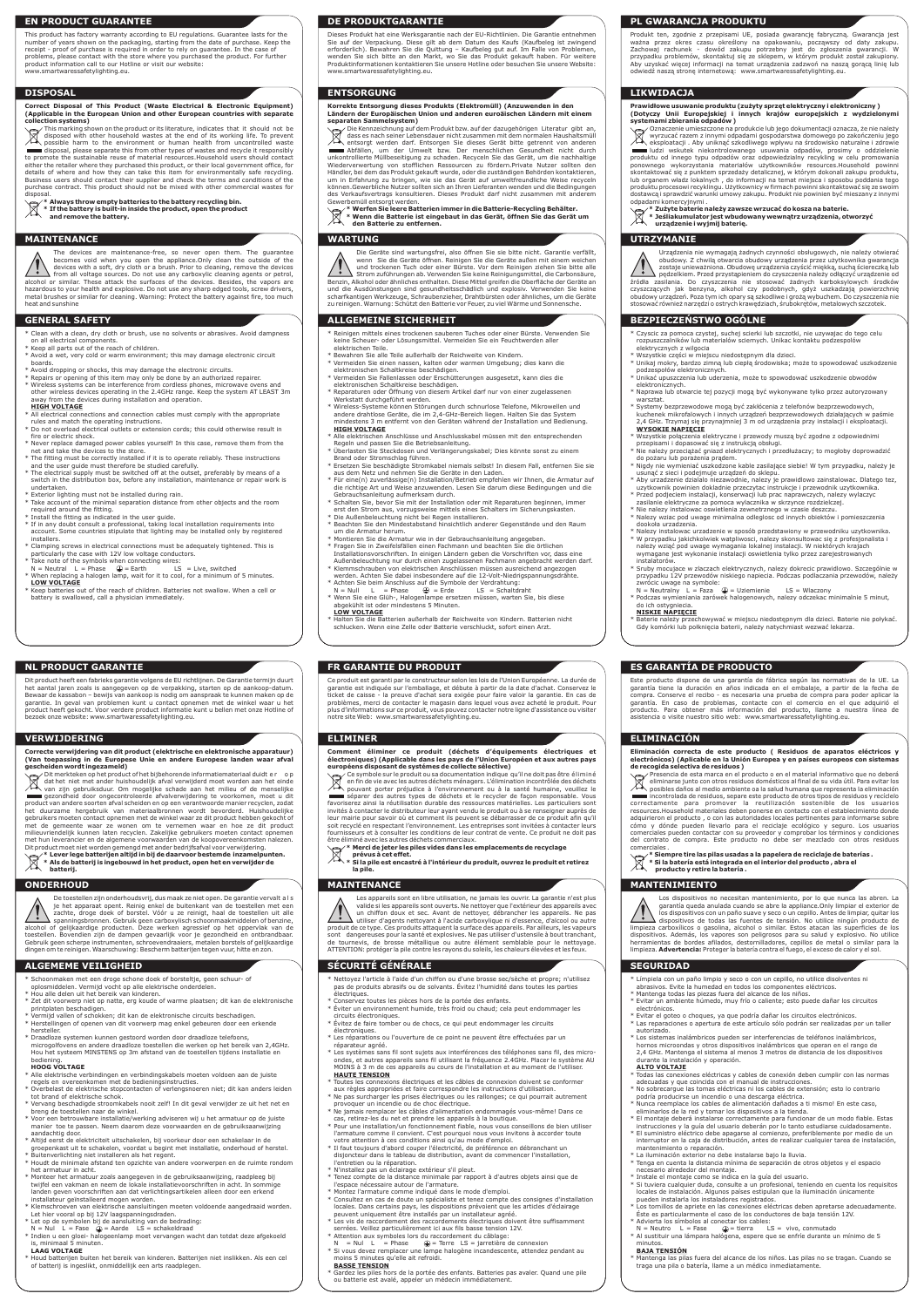# **TR ÜRÜN GARANTİSİ**

# **IT GARANZIA DEL PRODOTTO**

# **HU TERMÉKJÓTÁLLÁS**

# **EL ΕΓΓΥΗΣΗ ΠΡΟΪΟΝΤΟΣU HR JAMSTVO ZA PROIZVOD**

# **CZ ZÁRUKA PRODUKTU**

# **BERTARAF**

# **SMALTIMENTO**

# **ÁRTALMATLANÍTÁSI**

## **ΔΙΑΘΕΣΗ ODLAGANJE**

Σωστή Διάθεση αυτού του Προϊόντος ( Απόβλητα Ηλεκτρικού & Ηλεκτρονικού (Εχαλαματά συστήματα συλλογής)<br>Εξαλαματά συστήματα συλλογής)<br>Σεχωριστά συστήματα συλλογής)<br>Σεχωριστά συστήματα συλλογής)<br>Με τη προϊόν του περινές του και να το ανακυκλώσετε, ώστε να βοηθήσετε στην βιώσιμη επαναχρησιμοποίηση των υλικών χρήστες resources. Household θα πρέπει να έλθουν σε επικοινωνία είτε με το κατάστημα απ 'όπου<br>αγόρασαν αυτό το προϊόν , ή την τοπική δημόσια υπηρεσία, για λεπτομέρειες σχετικά με το πού<br>και πώς μπορούν να δώσουν αυτό το π

# **LIKVIDACE**

# **BAKIM**

# **VEDLIGEHOLDELSE**

# **KARBANTARTÁS**

# **ΣΥΝΤΗΡΗΣΗ ODRŽAVANJE**

Οι συσκευές είναι χωρίς συντήρηση, έτσι ώστε να μην τους ανοίξει. Η εγγύηση παύει να<br>ισχύει όταν ανοίγετε το appliance. Οnly καθαρίσετε το εξωτερικό των συσκευών με ένα<br>μαλακό, στεγνό πανί ή μια βούρτσα . Πριν από τον καθ από όλες τις πηγές τάσης. Μην χρησιμοποιείτε καρβοξυλικό καθαριστικά ή βενζίνη, οινόπνευμα ή κάτι ανάλογο. Αυτές επιτίθενται τις επιφάνειες των συσκευών. Εκτός αυτού, οι ατμοί που είναι επικίνδυνα για την υγεία και την εκρηκτική σας. Μην χρησιμοποιείτε κοφτερά<br>εργαλεία, κατσαβίδια, μεταλλικές βούρτσες ή παρόμοια για τον καθαρισμό. Προσοχή:<br>Προστατέψτε την μπαταρία από τη φωτιά, π

Bu ürünün AB mevzuatına göre fabrika garantisi vardır. Garanti satın alma tarihinden<br>itibaren başlayarak ambalaj üzerinde gösterilen yıl sayısı boyunca geçerlidir. Garantiye<br>güvenmek için satın alma kanıtı gereklidir, bu n durumunda, lütfen ürünü satın aldığınız mağaza ile temasa geçin. Daha fazla ürün bilgisi için Yardım Hattımızı arayabilir ya da www.smartwaressafetylighting.eu. adresinde web sitemizi ziyaret edebilirsiniz.

Erre a termékre gyári jótállást biztosítunk az EU szabályozások szerint. A jótállás a<br>csomagoláson feltüntetett számú évig tart, a vásárlás időpontjától kezdődően. Őrizze<br>meg a nyugtát – a vásárlás igazolása szükséges a jó termékről hívja forróvonalunkat vagy látogasson el honlapunkra: www.smartwaressafetylighting.eu.

Questo prodotto ha una garanzia di fabbrica secondo le norme UE. Garanzia dura per il numero di anni indicato sulla confezione, a partire dalla data di acquisto. Conservare la ricevuta - prova di acquisto è necessaria per far valere la garanzia. In caso di problemi, si prega di contattare il negozio dove è stato acquistato il prodotto. Per ulteriori informazioni telefonare alla nostra Hotline o visitare il nostro sito: www.smartwaressafetylighting.eu.

Το παρόν προϊόν διαθέτει εργοστασιακή εγγύηση σύμφωνα με τους κανονισμούς της Ε.Ε. Η<br>εγγύηση ισχύει για όσα έτη αναγράφονται στη συσκευασία, με αφετηρία την ημερομηνία<br>αγοράς. Φυλάξτε την απόδειξη – η απόδειξη αγοράς απαι μας: www.smartwaressafetylighting.eu.

Tento produkt má tovární záruku podle nařízení EU. Záruka trvá tolik let, kolik je<br>uvedeno na obalu, a počíná datem zakoupení. Uschovejte si doklad o koupi – ten je<br>vyžadován, aby bylo možné záruku uplatnit. V případě potí obchod, kde jste produkt zakoupili. Pro další informace o produktu volejte naši horkou linku nebo navštivte webové stránky: www.smartwaressafetylighting.eu.

Bu,ürün veya ilgili belgelerinde gösterilen bu işaret , ürünün kullanım ömrü sonunda diğer ev atıkları ile birlikte atılmaması gerektiğini belirtir. Kontrolsüz atıklarınçevreye veya insan sağlığına zarar vermesini önlemek için ,bu ürünü satın perakendeci ya da başvurmalısınız diğer atık türlerinden ayırın ve malzeme resources.Household<br>kullanıcılarınsürdürülebilir yeniden kullanımını desteklemek üzere geri dönüşüme lütfen<br>nerede ve nasıl çevre açısından güvenli geri dönüşüm için

sözleşmesininkoşullarını ve şartlarını kontrol etmelidir . Bu ürün imha için diğer ticari atıklarla karıştırılmamalıdır .<br>- Her zamanpil geri dönüşüm kutusu boş pilleri atmak .<br>- Pil dahili iseürünün içindeki ,ürünü açın vepili çıkarın .

Korrekt affaldsbortskaffelse af dette produkt (elektrisk & elektronisk udstyr)<br>(Gælder i EU og andre europæiske lande med separate indsamlingssystemer)<br>Gær Mærket på dette produkt eller i den medfølgende dokumentation ang  $\boxtimes$ levetid. For at undgå skadelige miljø- eller sundhedspåvirkninger på grund af ukontrolleret bortskaffelse af affald, skal det holdes adskilt fra andre typer affald og

Ovaj proizvod ima tvorničko jamstvo u skladu s EU propisima. Jamstvo traje broj godina koji je označen na pakiranju, koji počinje s datumom kupnje. Čuvajte račun – to je dokaz o kupnji koji vam je potreban za valjanost jamstva. U slučaju problema,<br>obratite se trgovini u kojoj ste kupili proizvod. Više pojedinosti saznajte pozivom na dežurni telefon ili posjetite našu web stranicu: www.smartwaressafetylighting.eu.

Ez a jelzés a terméken vagy annak irodalom, azt jelzi, hogy nem szabad a többi  $\widehat{\boxtimes}$ háztartási hulladékkal végén az élettartama. A károk elkerülése érdekében, hogy a / └ ®、környezet és az emberi egészség a szabálytalan hulladékkezelés , különítse ezt el a<br>■ többi hulladéktól, és újra felelősségteljesen, hogy támogassák a fenntartható<br>újrafelhasználásának anyag resources. kérjenek tanácsot arra vonatkozóan, hogy hol és miként tudják átadni ezt a terméket a környezetvédelmi szempontból biztonságos újrahasznositás céljából. Az űzleti<br>felhasználók lépjenek kapcsolatba a forgalmazóval, és vizsgálják a feltételeket az<br>adásvételi-szerződés. Ezt-a-terméket-nem-szabad-az-egyéb-közül

**Bu Ürünün Doğru Şekilde Atılması ( Atık Elektrikli ve Elektronik Cihazlar ) (Avrupa Birliği ve ayrı toplama sistemleri olan diğer Avrupa ülkeleri için geçerlidir )**

> kezelni.<br>\*\*\* **\* Mindig dobja az üres akkumulátort az akkumulátor újrahasznosító bin. \* Ha az akkumulátor beépített a termék belsejében, nyissa ki a terméket, és vegye ki az akkumulátort .**

genbruges på ansvarlig for at fremme vedvarende genbrug af resources.Household brugere bør kontakte forhandleren, hvor de har købt produktet, eller den lokale myndighed for oplysning om, hvor og hvordan de kan indlevere produktet med henblik på miljøforsvarlig genvinding. Virksomheder bedes kontakte leverandøren og læse betingelserne og vilkårene i købekontrakten. Dette produkt må ikke blandes med andet erhvervsaffald rådighed.

- **\* Pokud jebaterie vestavěná uvnitř přístroje , otevřete produkt a vyjměte baterii .**
- **ÚDRŽBA**

# Přístroje jsou bezúdržbové, takže nikdy otevřít . Záruka zaniká při<br>otevřeníappliance.Only očistěte vnější povrch zařízení s měkkým , suchým<br>hadříkemnebokartáčem.Před čištěním,odpojte zařízení od všech zdrojů napětí. Nepoužívejte karboxylových čisticí prostředky nebo benzín , alkohol nebo podobné. Ty útočí na povrchu zařízení. Kromě toho, že výpary jsou nebezpečné pro vaše<br>zdraví a výbušniny . Nepoužívejte žádné ostré nástroje, šroubováky, kovové kartáče nebo<br>podobně pro čištění. Upozornění: Chraňte baterii

**\* Smide altid tomme batterier til batteriet genanvendelse bin. \* Hvis batteriet er indbygget i inde i produktet, åbne produktet, og fjern** 

**batteriet.**

### **Megfelelő leadása Termék (Hulladék Elektromos és elektronikus berendezések) (Az Európai Unió és egyéb európai országok szelektív hulladékgyűjtési rendszereiben)**

- Temiz, kuru bir bez veya fýrça yardýmý ile temizleyiniz. Herhangi bir çözelti veya parlatýcý kullanmayýnýz. Elektrikli parçalarýn tamamýnýn neme maruz kalmasýna ngel olunuz.
- ...<sub>...</sub>..............<br>Çocukların ulaşamayacağı tüm parçaları muhafaza ediniz
- \* Bir, ıslak, çok soğuk ya da sıcak bir ortam kaçının; Bu elektronik devre kartlarına
- zarar verebilir. \* Kaçının bırakarak veya şoklar, bu elektronik devrelere zarar verebilir.
- 
- \* Tamir veya bu öğenin açılması sadece yetkili servisi tarafından yapılabilir. \* Kablosuz sistemler 2.4GHz aralığında çalışan telsiz telefonlar, mikrodalga fırınlar ve diğer kablosuz cihazlardan girişim olabilir. Kurulum ve kullanım sırasında EN AZ 3m uzakta cihazlardan sistemi tutun. **YÜKSEK GERİLİM**
- 
- \* <u>\* \* \* \* \* \* \* \* \* \* \* \* \* \* \* \* \* \*</u><br>Füm elektrik bağlantıları ve bağlantı kabloları uygun kurallara uymak ve kullanım talimatlarını eşleşmelidir.
- \* Elektrik prizlerine veya uzatma kablolarına aşırı yüklenmeyin; Bu, aksi takdirde yangın veya elektrik çarpmasına neden olabilir. Hasarlı güç kabloları hiçbir zaman kendiniz değiştirmeyin.
- \* ! Bu durumda, net bunları kaldırmak ve saklamak için aygıtları alır. \* Güvenilir bir þekilde çalýþmasý için tesisatýn doðru bir þekilde monte edilmesi
- 
- gerekmektedir. Bu yüzden<br>buradaki talimatlar ve kullaným talimatlarý dikkatli bir biçimde okunmalýdýr.<br>\* Herhangi bir montaj, bakým veya tamirat çalýþmasýna baþlanmadan önce, tercihen<br>sigorta kutusundaki þalter kullanýlara
- \* Dýþ mekan aydýnlatma tertibatý yaðmurlu havada monte edilmemelidir.<br>\* Tertibat etrafýnda býrakýlmasý gereken alaný ve diðer nesnelerden ayýrmak için<br>býrakýlacak asgari mesafeyi dikkate alýnýz.<br>\* Tesisatý kullaným talimat
- 
- 
- \* Yerel tesisat donanýmý talimatlarýný dikkate alarak, þüpheye düþtüðünüz takdirde profosyenel birine danýþýnýz. Bazý ülkeler ýþýklandýrma tesisatýnýn yalnýzca yetkili tesisatçýlar tarafýndan yapýlmasýný þart koþmaktadýr.
- \* Elektrik baðlantýlarýnda vidalar yeterli derecede sýkýþtýrýlmalýdýr. Özellikle 12V lýk
- düþük voltaj iletkenlerinde sorun budur. \* Telleri baðlarken aþaðýdaki sembolleri dikkate alýnýz:
- N = Nötr L = Faz (<del>↓</del>) = Toprak LS = Cereyanlý, açýk<br>\* Halojen bir lambayý deðiþtirirken mutlaka soðumasý için en az 5 dakika bekleyiniz.
- **ALÇAK GERİLİM** \* Çocukların ulaşamayacağı Pilleri tutunuz. Piller yutmayın. Bir hücre veya pil yutulursa olduğunda, hemen bir doktor çağırın.

- Alle elektriske forbindelser og forbindelseskabler skal overholde de relevante regler og matche brugsanvisningen.
- \* Undgå at overbelaste stikkontakter og forlængerledninger; dette kunne ellers
- resultere i brand eller elektrisk stød. \* Aldrig erstatte beskadigede strømkabler dig selv! I dette tilfælde skal du fjerne dem fra nettet og tage enhederne til butikken.
- \* Beslaget skal monteres korrekt, hvis den skal fungere pålideligt. Denne vejledning og
- brugervejledningen skal derfor læses grundigt. \* Elforsyningen skal være slukket i begyndelsen, fortrinsvis ved hjælp af en kontakt i boksen distribution, før nogen installation, vedligeholdelse og reparation foretages.
- \* Udendørslamper må ikke installeres i regnvejr.
- \* Tag hensyn til den minimale adskillelse afstand til andre genstande og værelset kræves omkring montering.
- Installer montering som angivet i brugervejle
- \* Hvis du er i tvivl konsultere en professionel, der tager lokale krav installation i betragtning. Nogle lande fastsætter, at belysningen kan kun installeres af registrerede installatører.
- \* Klemskruer i elektriske forbindelser skal være tilstrækkeligt spændt. Dette er især
- tilfældet med 12V lav spænding ledere. \* Vær opmærksom på symbolerne ved tilslutning ledninger:
- $N =$  Neutral L = Fase  $\bigoplus$  = Earth LS = Levende, skiftede
- \* Ved udskiftning en halogenlampe, vente på det til afkøling, i mindst 5 minutter.

<u>\* var en rekkense.</u><br>Khold batterier uden for børns rækkevidde. Batterier ikke sluge. Når en celle eller batteri sluges, tilkald straks en læge.

**Točan odlaganje proizvoda (Otpad električne i elektroničke opreme) (Primjenjivo u Europskoj uniji i drugim europskim državama s posebnim sustavima za odlaganje)** Ova oznaka na proizvodu ili njegovim uputama , ukazuje na to da se ne smiju

 $\begin{array}{ll}\n\boxtimes\end{array}$  odlagati s ostalim kućanskim otpadom na kraju radnog vijeka. Da biste spriječili<br>moguću štetu za okoliš ili ljudsko zdravlje od nekontroliranog odlaganja otpada<br>molimo odvojite ovo od ostalih vrsta otpa prodavača kod kojega su kupili proizvod ili ured lokalne vlasti za pojedinosti o tome gdje i kako se mogu iskoristiti ovu stavku sigurno za okoliš recikliranje. Korisnici u tvrtkama<br>trebaju kontaktirati dobavljača i provjeriti uvjete i odredbe kupovnog ugovora. Ovaj<br>proizvodsenesmijemiješatisdrugimkomercijalnimotp

- Tiszta, száraz ruhával és kefével tisztítsa, és ne használjon oldó-vagy súrolószert. Kerülje az elektromos alkatrészek nedvességét.
- \* Részeit ne hagyja ki a gyermekektől távol. \* Kerülje a nedves, nagyon hideg vagy meleg környezetben; ez károsíthatja az
- elektronikus áramköröket.
- \* Ne ejtse le vagy ütés, ez károsíthatja az elektronikus áramköröket. \* Javítás vagy a termék kinyitása ez a tétel csak úgy valósítható meg, a szerződéses
	-
- javítóműhely. \* A vezeték nélküli rendszerek lehetnek zavaró vezeték nélküli telefon, mikrohullámú sütő és egyéb vezeték nélküli eszközök működnek a 2,4 GHz-es tartományban. Tartsa a rendszerben legalább 3m-re a készülékek során telepítése és üzemeltetése. **NAGYFESZÜLTSÉG**
- \* Minden elektromos csatlakozást és csatlakozó vezetékek kell felelniük a megfele szabályok és a mérkőzés a használati utasítást.
- \* Ne terhelje túl az elektromos csatlakozókat és hosszabbító kábeleket; mert más tüzet vagy áramütést okozhat.<br>Tagy áramütést okozhat.
- agy alamatése skesnat.<br>Soha ne cserélje ki a sérült tápkábelek magad! Ebben az esetben távolítsa el őket a net, és hogy az eszközöket a boltban.
- 
- \* A megbízható muködéshez megfelelo módon kell felszerelni a szerelvényt. Ehhez<br>alaposan végig kell olvasni az utasításokat és felhasználói útmutatót.<br>\* Telepítési, karbantartási vagy javítási munka elvégzése elott az áram
- 
- \* Vegye figyelembe a más tárgyaktól való minimális elválasztási távolságot és a szerelvény körül kötelezoen hagyandó helyet. A használati útmutatónak megfeleloen telepítse a szerelvényt.
- \* Bármilyen kétség esetén lépjen kapcsolatba szakemberrel, figyelembe véve a helyi követelményeket. Egyes országokban eloírhatják, hogy a világítást csak bejegyzett szerelok telepíthetik.
- \* Az elektromos csatlakozások szorítócsavarjait megfeleloen meg kell húzni. Ez különösen a 12 voltos kisfeszültségu vezetékekre igaz.
- 
- \* Figyeljen az ábrákra a vezetékek csatlakoztatásakor: N = Nulla L = Fázis = Földelés LS = Áram alatti, kapcsolt \* Halogénlámpa cseréjekor várjon amíg lehul, legalább 5 percig. **KISFESZÜLTSÉGŰ**
	-
	- \* Az elemeket tartsa távol a gyermekektől. Az akkumulátorok nem lenyelni. Amikor egy sejt, vagy akkumulátor lenyelése, azonnal hívjon orvost.

Καθαρίστε τον με ένα καθαρό, στεγνό ύφασμα ή βούρτσα, χωρίς να χρησιμοποιήσετε διαλύτες ή λειαντικά. Αποφύγετε την υγρότητα σε όλα τα ηλεκτρικά συναπαρτίσματα. **\* Uvijek bacati prazne baterije za recikliranje baterija za smeće .**

**\* Ako jebaterija ugrađena u unutrašnjosti proizvoda , otvaranje proizvod i** 

**izvadite bateriju.**

- 
- \* Κρατήστε όλα τα μέρη έξω από την προσιτότητα των παιδιών.<br>\* Αποφύγετε ένα υγρό, πολύ κρύο ή ζεστό περιβάλλον? Αυτό μπορεί να καταστραφούν τα<br>- ηλεκτρονικά κυκλώματα.<br>\* Αποφεύγετε τις πτώσεις ή κραδασμούς, μπορεί να κατα
- 
- κυκλώματα. \* Επισκευές ή το άνοιγμα αυτού του στοιχείου μπορεί να γίνει μόνο από έναν
- εξουσιοδοτημένο επισκευαστή. \* Τα ασύρματα συστήματα μπορεί να είναι παρεμβολές από ασύρματα τηλέφωνα, οι φούρνοι μικροκυμάτων και άλλες ασύρματες συσκευές που λειτουργούν στην περιοχή των 2.4GHz. Κρατήστε το σύστημα ΤΟΥΛΑΧΙΣΤΟΝ 3m μακριά από τις συσκευές κατά τη διάρκεια της εγκατάστασης και λειτουργίας.

**Správná likvidace tohoto produktu ( Zničení elektrického a elektronického vybavení) (Platné v Evropské unii a dalších evropských státech uplatňujících oddělený systém sběru)**

ره المسوء المسلحين المسلحين المسلحين المسلحين المسلحين المسلحين المسلحين المسلحين المسلحين المسلحين المسلحين ا<br>Tato značka zobrazená na produktu nebo v dokumentaci znamená, že by neměl být<br>Tato neužíván s jinými dománími používán s jinými domácími zařízeními po skončení svého funkčního období . Aby se ⚠ zabránilo možnému znečištění životního prostředí nebo lidské zdraví způsober och inekontrolovanou likvidaci odpadu , oddělte je prosime od dalších typů odpadů a سعود emergyklujte inekontr<br>recyklujte je zodpovědně k podpoře opětovného využití hmotných uživatelů<br>resources.Household by se měli místní vládní kancelář , ohledně podrobností, kde a jak mohou tyto výrobky odevzdat k<br>bezpečné ekologické recyklaci . Podníkoví uživatelé by měli kontaktovat své dodavatele a<br>zkontrolovat všechny podmínky kupní smlouvy .

- <u>Υ ΨΗΛΗΣ ΤΑΣΗΣ</u><br>\* Όλες οι ηλεκτρικές συνδέσεις και τα καλώδια σύνδεσης πρέπει να συμμορφώνονται με τους<br>- σχετικούς κανόνες και ταιριάζουν με τις οδηγίες λειτουργίας.<br>\* Μην υπερφορτώνετε τις ηλεκτρικές πρίζες και τα καλ
- να προκληθεί πυρκαγιά ή ηλεκτροπληξία.
- \* Ποτέ μην αντικαταστήσει τα κατεστραμμένα καλώδια τροφοδοσίας στον εαυτό σας! Σε αυτή την περίπτωση, αφαιρέστε τα από το δίχτυ και να λάβει τις συσκευές στο κατάστημα.
- \* Η εφαρμογή θα πρέπει να εγκατασταθεί σωστά για να υπάρξει αξιόπιστη λειτουργία. Γι' αυτό το λόγο, αυτές οι οδηγίες καθώς και ο οδηγός χρήστη θα πρέπει να μελετηθούν
- προσεκτικά. \* Η ηλεκτρική παροχή θα πρέπει να τεθεί εκτός λειτουργίας στο ξεκίνημα, κατά προτίμηση με τη βοήθεια διακόπτη στο κιβώτιο διανομής, πριν από οποιαδήποτε εγκατάσταση, συντήρηση ή επιδιόρθωση.
- ., εποτερεωστ.<br>Ο εξωτερικός φωτισμός δεν πρέπει να εγκατασταθεί κατά τη διάρκεια βροχής.
- \* Λάβετε υπόψη την ελάχιστη απόσταση διαχωρισμού από άλλα αντικείμενα και το χώρο που απαιτείται γύρω από την εφαρμογή.
- \* Εγκαταστήστε την εφαρμογή όπως υποδεικνύεται στον οδηγό χρήστη.<br>\* Εάν έχετε οποιαδήποτε αμφιβολία συμβουλευθείτε οποιονδήποτε επαγγελματία
- \* Εάν έχετε οποιαδήποτε αμφιβολία συμβουλευθείτε οποιονδήποτε επαγγελματία,<br>- λαμβάνοντας υπόψη τις τοπικές προϋποθέσεις εγκα τάστασης. Μερικές χώρες θέτουν ως<br>- όρο η εγκατάσταση του φωτισμού να γίνεται μόνο από επαγγελμ
- 
- 
- N = Ουδέτερο L = Φάση = Γείωση LS = Σε λειτουργία, μεταγωγή \* Όταν αντικαθιστάτε ένα λαμπτήρα αλογόνου, περιμένετε μέχρι να κρυώσει, για
- τουλάχιστον 5λεπτά.

\* \* \* \* \* \* \* \* Κρατάστε τις μπαταρίες δεν καταπίνουν. Όταν ένα κύτταρο<br>Γεννίες μακριά από παιδιά. Οι μπαταρίες δεν καταπίνουν. Όταν ένα κύτταρο ή κατάποσης της μπαταρίας, τηλεφωνήστε αμέσως σε ιατρό.

- 
- 

- \* Sve električni priključci i kabeli moraju biti u skladu s odgovarajućim propis odgovaraju upute za uporabu.
- \* Nemojte preopteretiti električne utičnice ili produžne kabele, to inače može dovesti do
- požara ili strujnog udara. \* Nikad zamijeniti oštećene kabele za napajanje sebe! U tom slučaju, izvadite ih iz mreže i uzeti uređaje u dućan.
- \* Svjetiljka mora biti ispravno instalirana kako bi bilo osigurano njeno pouzdano funkcioniranje. Zbog toga je neophodno pažljivo proèitati ove upute te naputak za uporabu.
- .<br>Prije instalacije ili prije radova na održavanju odnosno popravaka neophodno je iskljuèiti dovod elektriène struje, i to najbolje prekidaèem u razvodnom ormaru.
- Vanjska rasvjeta ne smije biti instalirana kod kiše.
- \* Vodite raèuna o minimalnoj dopuštenoj udaljenosti od drugih objekata i prostoru, koji mora biti osiguran oko svjetiljke.
- Instalirajte svjetiljku prema uputama navedenim u naputku za uporabu.
- \* U sluèaju bilo kakvih sumnja obratite se struènjaku, s time da je potrebno uzeti u obzir lokalne propise i zahtjeve. Prema važeæim pravnim propisima u nekim
- zemljama, svjetiljke za rasvjetu smiju instalirati iskljuèivo registrirani djelatnici. \* Spojni vijci za spajanje elektriènih dijelova moraju biti dobro zategnuti. Ovo pravilo važi posebno za vodièe niskog napona.
- \* Vodite raèuna o slijedeæim simbolima kod spajanja vodièa:
- 
- N = neutralni L = fazni vodiè (₩= uzemljenje LS = živo, ukljuèeno<br>\* Kod zamjene halogenske lampe prièekajte dok se lampa ne ohladi, i to najmanje 5 minuta.
- \* Svjetiljke èistite suhom i èistom krpom ili èetkom, za èišæenje ne
- \* koristite otapala ili abrazivna sredstva. Sprijeèite kontakt svih \* elektriènih dijelova sa vodom. **NISKONAPONSKA**
- 

Baterije držite izvan dohvata djece. Baterije ne proguta. Kada stanica ili baterija proguta, odmah pozvati liječnika.

- $\cdot$  Čistěte suchým čistým hadříkem nebo štětcem, nepoužívejte ředidla nebo brusné přípravky. Vyhýbejte se vlhkosti na elektrických součástech.\* Všechny části mimo dosah dětí.
- Vyhněte se za mokra, velmi studený nebo teplý životní prostředí; to může poškodit elektronické obvody.
- \* Zabraňte pádu nebo nárazy, to může poškodit elektronické obvody. Opravy nebo otevření této položky je možné provádět pouze autorizovaným
- technikem. \* Bezdrátové systémy mohou být rušení bezdrátových telefonů, mikrovlnných trub a dalších bezdrátových zařízení provozovaných v pásmu 2,4 GHz. Udržujte systém minimálně 3 m od zařízení během instalace a provozu.
- **VYSOKÉ NAPĚTÍ**

Vnější osvětlení nesmí být instalováno za deště. \* Pamatujte na to, že zařízení musí být instalováno tak, aby byla dodržena minimální

\* Rengør med en ren, tør klud eller børste, brug ikke opløsningsmidler eller slibemidler.

Cihazları bakım gerektirmez, bu yüzden onları asla açmayın. Eğerappliance. Only<br>yumuşak, kuru bir bezle veya fırça ilecihazlarındışını temizlemek<br>açtığınızdagarantisi geçersiz olur. Temi wan Alaynaklardanaygıtları çıkarın. Karbonik temizlik maddeleri ya da benzin , alkol<br>veya benzeri kullanmayın. Bu cihazların yüzeylerine saldırır. Bunun yanı sıra,buharlar ve<br>sağlık için tehlikeli olan patlayıcı madde. Her ısı ve güneş koruyun.

- 
- 
- Undgå fugt på alle elektriske komponenter. \* Hold alle dele utilgængeligt for børn. \* Undgå en våd, meget koldt eller varmt miljø; det kan ødelægge de elektroniske kredsløb.
- \* Undgå at tabe eller stød, kan det beskadige de elektroniske kredsløb.
- 
- \* Reparationer eller åbning af denne vare kan kun udføres af et autoriseret værksted. \* Trådløse systemer kan være interferens fra trådløse telefoner, mikrobølgeovne og andre trådløse enheder, der opererer i 2,4 GHz området. Hold systemet mindst 3 m væk fra enhederne under installation og drift.

## **HØJE SPÆNDING**

Uređaji su bez održavanja, tako da ih nikada otvoriti. Jamstvo prestaje kada otvoriteappliance.Only očistiti izvan uređaja s mekom, suhom krpom ili četkom. Prije čišćenja, izvadite uređaje iz svih izvora napona. Nemojte koristiti karbonske sredstva za čišćenje ili benzin, alkohol ili slično. Oni napadaju površine uređaja. Osim toga , pare su opasni za vaše zdravlje i eksploziva. Nemojte koristiti zaoštrena alate,<br>izvijačem, metalne četke ili slično za čišćenje. Upozorenje: Zaštitite baterije od požara,

### **LAV SPÆNDING**

### **ΧΑΜΗΛΗΣ ΤΑΣΗΣ**

\* Obratite pažnju na sve dostupne tehnièke informacije i proèitajte sigurnosne upute u

- 
- 
- \* Izbjegavajte padaju ili šokovi, to može oštetiti elektroničke sklopove.<br>\* Popravak ili otvaranje ove točke može se obaviti samo ovlašteni serviser.<br>\* Bežični sustavi mogu biti smetnja od telefonima, mikrovalne pećnice i uređaja koji rade na 2.4GHz raspona. Sustav zadržati barem 3m udaljen od uređaja tijekom instalacije i rada.

pogledu znaèenja simbola za upozorenje koji. \* Držite sve dijelove izvan dohvata djece. \* Izbjegavajte mokri, vrlo hladno ili toplo okruženje; to može oštetiti elektroničke sklopove.

### **VISOKI NAPON**

- \* Všechny elektrické spoje a spojovací kabely musí být v souladu s příslušnými předpisy a v souladu s provozními pokyny. \* Nepřetěžujte elektrické zásuvky nebo prodlužovací kabely; to by jinak dojít k požáru
- nebo úrazu elektrickým proudem. \* Nikdy Poškozené silových kabelů se! V tomto případě, vyjměte je z netu a vzít
- zařízení do obchodu. \* Zařízení musí být správně nainstalováno, pokud má pracovat správně. Tyto pokyny a
- uživatelskou příručku je třeba si pečlivě prostudovat. \* Před prováděním instalace, údržby nebo opravy musí být elektrické napájení na vstupu vypnuto, nejlépe spínačem v rozvodné skříni.

vzdálenost od okolních předmětů. \* Zařízení instalujte podle pokynů v uživatelské příručce.

\* V případě pochybností se poraďte s odborníkem, vezměte v úvahu specifické požadavky na instalaci. V některých zemích je nutné, aby osvětlení instalovali pouze

registrovaní odborníci.

\* Šrouby ve svorkách elektrických spojů musí být řádně utaženy. Ta je zvláště důležité

<u>\* III. II. ETITE</u><br>Udržujte baterie mimo dosah dětí. Baterie nejsou polykat. Pokud dojde ke spolknutí

v případě vodičů nízkého napětí 12 V.

\* Při zapojování vodičů pamatujte na význam příslušných symbolů: N = Neutrální L = Fáze = Zemnění LS = Napájený, spínaný \* Při výměně halogenové lampy ji nejdříve nechejte minimálně 5 minut vychládat.

**NÍZKÉ NAPĚTÍ**

článek nebo baterie, vyhledejte ihned lékaře.

Enhederne er vedligeholdelsesfri, så aldrig åbne dem. Garantien bortfalder, når du åbner appliance.Only rengøre ydersiden af enhederne med en blød, tør klud eller en børste. Før rengøring, fjerne enhederne fra alle spænding kilder. Brug<br>angribe overfladerne af enhederne. Desuden danner er brand, alkohol eller lignende. Disse<br>angribe overfladerne af enhederne. Desuden dampene e til rengøring. Advarsel: Beskyt batteriet mod brand, for meget varme og solskin.

A készülékek nem igényelnek karbantartást , így soha nem nyitott rájuk. A garancia érvényét veszti ha megnyitja a appliance.Only tisztítsa meg kívülről az

eszközök egy puha , száraz ruhával vagy ecsettel. Tisztítás előtt távolítsa el a készülék összes feszültség forrásból. Ne használjon karbon tisztítószert vagy benzint, alkoholt vagy hasonló . Ezek megtámadják a felületek az eszközök. Különben is, a<br>gőzök veszélyes az egészségre és robbanásveszélyes . Ne használjon éles szerszámok,<br>csavarhúzó , fém kefék vagy hasonló tisz tűz , túl sok hő és a napfény

previše topline i sunca.

# **GENEL GÜVENLİK**

# **GENERELT SIKKERHED**

## **ÁLTALÁNOS BIZTONSÁGI**

# **ΓΕΝΙΚΗ ΑΣΦΑΛΕΙΑ OPĆA SIGURNOST**

# **GENERÁLNÍ BEZPEČNOST**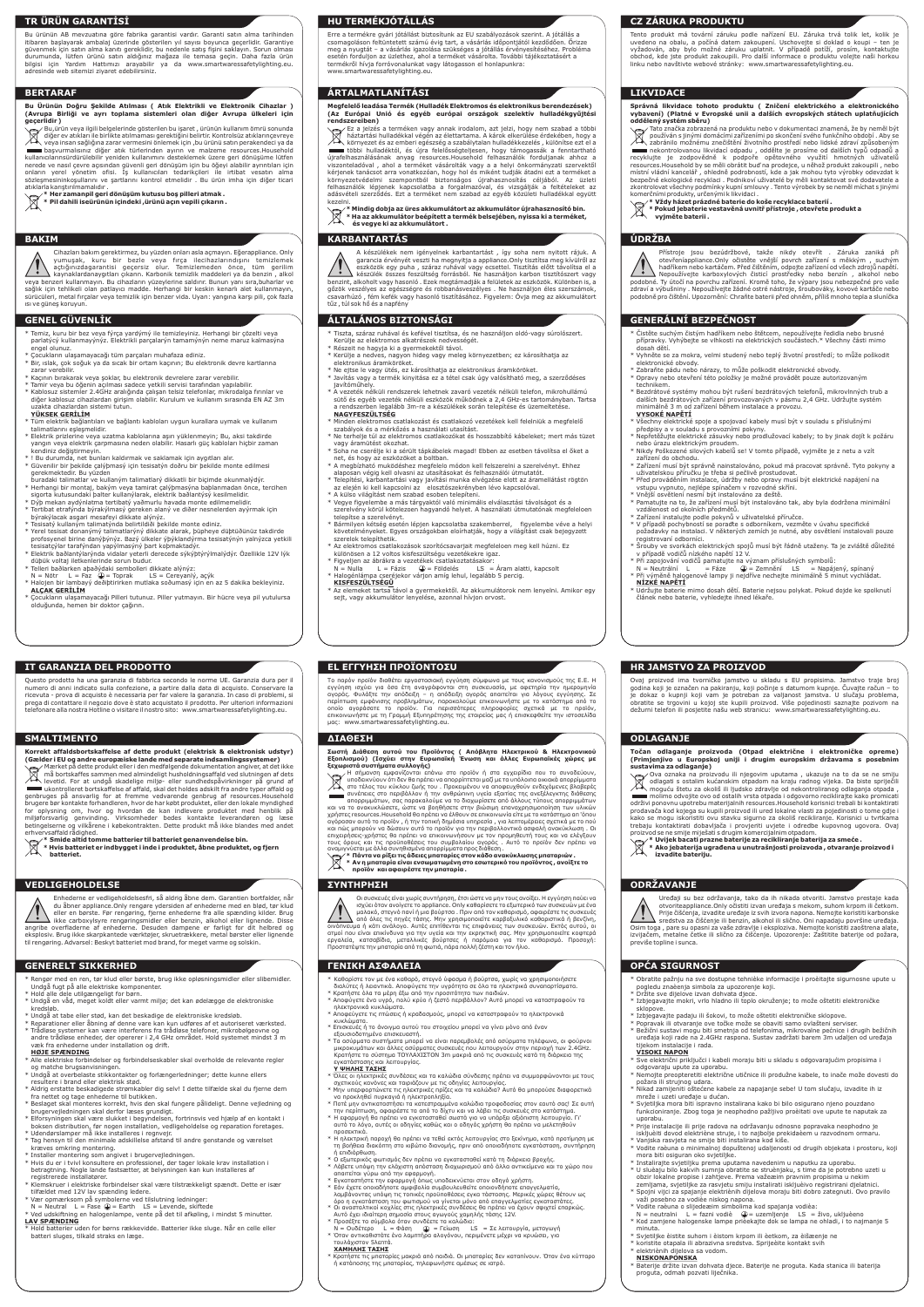# **RO GARANȚIE PRODUS**

# **ELIMINAREA**

# **ÎNTREȚINERE**

Acest produs este însoțit de o garanție din fabrică, ce respectă reglementările UE. Garanția acoperă numărul de ani marcat pe ambalaj, începând cu data achiziției. Păstrați chitanța dovada achiziției este necesară în vederea menținerii valabilității garanției. Dacă apar probleme, că rugăm să contactați magazinul din care ați achiziționat produsul. Pentru mai multe informații legate de produs, apelați linia noastră directă cu clienții sau vizitați-ne pe: www.smartwaressafetylighting.eu.

**Se elimină corect acest produs (Deșeuri de echipamente electrice și electronice) (Aplicabil în Uniunea Europeană și în alte țări europene cu sisteme de colectare separate)**

Acest marcaj , afișat pe produs sau în documentația sa, indică faptul că acesta nu ar<br>trebui să fie aruncat împreună cu alte deșeuri menajere la sfârșitul duratei de<br>funcționare. Pentru a preveni posibile să separați acest produs de alte tipuri de deșeuri și reciclați în mod responsabil pentru a promova reutilizarea durabilă a utilizatorilor resources.Household materiale trebuie să ia legătura fie cu distribuitorul de la care au achiziționat acest produs, sau la autoritățile locale, pentru detalii despre unde și cum pot să ducă acest articol în vederea reciclării sale

ecologice. Utilizatorii comerciali trebuie să contacteze furnizorul și să verifice termenii și condițiile din contractul de achiziție. Acest produs nu trebuie amestecat cu alte deșeuri comerciale. **\* Arunca întotdeauna bateriile goale la coșul de reciclare a bateriilor .**

**\* În cazul în care bateria este construit în interiorul produsului, deschideți produsul și scoateți acumulatorul.**

- \* Pentru curãþare utilizaþi o cârpã sau o perie uscatã ºi curatã, nu utilizaþi solvenþi sau substanþe abrazive. Evitaþi ca umezeala sã ajungã la componentele electrice.
- \* Păstrați toate piesele la îndemâna copiilor. \* Evitati un mediu umed, foarte rece sau cald; acest lucru poate duce la deteriorarea
- plăcilor cu circuite electronice. \* Evitati șocuri cădere sau, acest lucru poate deteriora circuitele electronice.
- \* Repararea sau de deschidere a acestui articol poate fi făcută doar de către un
- reparator autorizat. \* Sisteme fără fir poate fi interferențe de telefoane fără fir, cuptoarele cu microunde și alte dispozitive fără fir care operează în domeniul 2.4GHz. Mențineți sistemul CEL PUȚIN 3m departe de dispozitivele în timpul instalării și funcționării. **ÎNALTĂ TENSIUNE**
- **TOATE CONECTATE CONECTATE ELECTATE CONECTATE CONECTATE CONECTATE CONECTATE CONECTATE CONECTATE CONECTATE CONEC**
- corespunzătoare și se potrivesc cu instrucțiunile de utilizare. \* Nu supraîncărcați prizele electrice sau prelungitoare; acest lucru ar putea duce altfel
- în incendiu sau șoc electric. \* Nu înlocuiți cablurile de alimentare deteriorate te! În acest caz, scoateți-le de pe net
- și să ia dispozitivelor la magazin. \* Corpul de iluminat trebuie sã fie montat corect pentru a funcþiona fiabil. Din acest
- motiv, aceste instrucþiuni ºi ghidul utilizatorului trebuie studiate cu atenþie.<br>\* Înainte de efectuarea oricãrei operaþii de instalare, întreþinere sau reparare trebuie<br>^ întreruptã alimentarea electricã, de preferinþã cu În cutia de distribuþie.<br>\* Iluminarea exterioarã nu trebuje instalatã ne timp de ploaie
- 
- \* Iluminarea exterioarã nu trebuie instalatã pe timp de ploaie.<br>\* Þineþi cont de distanþa minimã de separare faþã de alte obiecte ºi de spaþiul necesar<br>· în jurul corpului de iluminat. \* Instalaþi corpul de iluminat conform instrucþiunilor din ghidul utilizatorului.
- \* Dacã aveþi nelãmuriri, consultaþi un specialist ºi respectaþi cerinþele locale privind instalarea. Unele þãri stipuleazã ca iluminarea sã fie instalatã numai de cãtre
- instalatori autorizaþi. \* Suruburile clemelor de prindere din conexiunile electrice trebuie sã fie strânse `
- corespunzãtor. Este mai ales cazul conductorilor de tensiune joasã 12 V. \* Fiþi atenþi la simboluri atunci când conectaþi firele:
- N = Nul → L = Fazã → → Impãmântare → LS = Activ, comutat<br>\* La înlocuirea unei lãmpi cu halogeni, aºteptaþi minim 5 minute pentru ca aceasta sã se rãceascã.
- **TENSIUNE JOASA**
- <u>tiche</u><br>tile la îndemâna copiilor. Bateriile nu înghiți. Atunci când o celulă sau baterie este înghițit, apelați imediat un medic.

**(Gjelder i EU og andre europeiske land med separate innsamlingssystemer)**<br>هي Denne merkingen som vises på produktet eller dens dokumentasjon, indikerer at (<br>If den ikke skal kastes sammen med annet husholdningsavfall ved Y levetid. For å hindre mulig skade på miljøet eller menneskelig helse ukontrollert and a vfallshåndtering må skille dette fra andre typer avfall og resirkuler det ansvarlig for andre typer andr<br>å fremme bærekraftig gjenbruk av materielle resources.Household Brukere bør kontakte<br>enten forhandleren hvor de Forretningsbrukere bør kontakte sin leverandør og undersøke den vilkårene i kjøpekontrakten. Dette produktet skal ikke blandes med annet kommersielt avfall som skal

- Rengjør med en ren, tørr klut eller børste, bruk ikke løsemidler eller slipemidler. Unngå fuktighet på alle elektriske kompo
- 
- \* Hold alle deler utilgjengelig for barn. \* Unngå en våt, veldig kaldt eller varmt miljø; dette kan skade elektroniske kretskort.
- \* Unngå å miste eller sjokk, dette kan skade de elektroniske kretsene.
- \* Reparasjoner eller åpning av dette elementet kan bare gjøres av en autorisert
- reparatør. \* Trådløse systemer kan være forstyrrelser fra trådløse telefoner, mikrobølgeovner og andre trådløse enheter som opererer i 2,4 GHz-serien. Hold systemet MINST 3m vekk fra enhetene under installasjon og drift. **HØY SPENNING**
- \* Alle elektriske tilkoblinger og tilkoblingskabler må være i samsvar med de aktuelle regler og matche bruksanvisningen.
- \* Ikke overbelaste stikkontakter eller skjøteledninger; dette ellers kan føre til brann eller elektrisk støt.
- \* Aldri erstatte skadede strømkabler selv! I dette tilfellet, fjerne dem fra nettet og ta enhetene til butikken.
- \* Beslaget må være riktig installert hvis det er å operere pålitelig. Disse instruksjonene og brukerveiledningen må derfor studeres nøye.<br>\* Strømforsyningen må være avslått i utgangspunktet, fortrinnsvis ved hjelp av en<br>bryter i fordelingsskapet, før noen installasjon, vedlikehold eller reparasjon er
- foretatt. \* Utvendig belysning må ikke bli installert i løpet regn.
- \* Ta hensyn til minimal avstand fra andre objekter, og rommet som kreves rundt beslaget.
- \* Monter beslaget som er angitt i bruksanvisningen.
- \* Hvis du er i tvil, kontakt en profesjonell, tar krav lokale installasjons i betraktning. Noen land stiller krav om at belysningen kan installeres kun av registrerte installatører.
- Klemskruene i elektriske koblinger må være tilstrekkelig strammet. Dette er spesielt tilfelle med 12V lavt spenningsledere.
- 
- 
- \* Legg merke til symbolene når du kobler ledningene:<br>− N = Nøytral − L = Fase − ⊕= Earth − LS = Live slått<br>\* Når du bytter en halogenlampe, vent til den er avkjølt, i minst 5 minutter. **LOW VOLTAGE**
- \* Hold batterier utenfor barns rekkevidde. Batterier ikke svelge. En lege når en celle eller batteri svelges, må lege kontaktes umiddelbart.

Dispozitivele sunt fără întreținere, astfel încât să nu le deschide. Garanția devine nulă atunci când deschideți appliance.Only curăța exteriorul dispozitivelor cu o cârpă moale, uscată sau o perie. Înainte de curățare, îndepărtați dispozitivele de la toate sursele de tensiune. Nu folosiți agenți de curățare carboxilici sau benzină, alcool sau similar. Acestea ataca suprafețele dispozitivelor. In plus, vaporii sunt periculoase<br>pentru sănătatea ta și exploziv. Nu folosiți instrumente ascuțite, șurubelnițe, perii metalice<br>sau similare pentru curățare. A căldură și soare.

# **SIGURANȚĂ GENERALE**

# **NO PRODUKTGARANTI**

# **FJERNING**

# **VEDLIKEHOLD**

Dette produktet har fabrikkgaranti i henhold til EUs regelverk. Garantien varer i det antall år vist på emballasjen, fra kjøpsdato. Vare på kvitteringen - kjøpsbevis kreves i. For å stole på garanti. I tilfelle problemer, vennligst ta kontakt med butikken der du kjøpte produktet. For ytterligere informasjon om produktet ringe til vår Hotline eller besøk vår hjemmeside: www.smartwaressafetylighting.eu.

# **Korrekt avhending av dette produkt (Avfall elektrisk og elektronisk utstyr)**

Denna markering på produkten och i manualen anger att den inte bör sorterasser att den inte bör sorterasser sorterasser sorterasser sorterasser att den inte bör sorterasser sorterasser sorterasser sorterasser sorterasser s tillsammans med annat hushållsavfall i slutet av dess livstid. För att förhindra eventuell skada på miljön eller människors hälsa från okontrollerad an avfallshantering, skall denna produkt separeras från andra typer av avfall och<br>återvinnas för att främja hållbar återanvändning av material resources.Household<br>Användare bör kontaktaden återförsäljare.som.sålt.produkten information om var och hur de kan lämna in produkten för miljösäker återvinning. Företagsanvändare bör kontakta sin leverantör och kontrollera villkoren i köpekontraktet.

Denna produkt får inte blandas med annat kommersiellt avfall.<br>Denna produkt får inte blandas med annat kommersiellt avfall.<br> $\leftarrow$  \* Kasta alltid tomma batterier till batteripapperskorgen

 $\boxtimes$ **\* Kasta alltid tomma batterier till batteripapperskorgen. \* Om batteriet är inbyggt i produkten, öppna produkten och ta ur batteriet.**

# **UNDERHÅLL HUOLTO**

kastes.

**\* Alltid kaste tomme batterier til resirkulering batteri bin. \* Hvis batteriet er innebygd i produktet, åpne produktet og ta ut batteriet.**

Enhetene er vedlikeholdsfrie, så aldri åpne dem. Garantien blir ugyldig når du åpner appliance.Only rengjøre utsiden av enhetene med en myk, tørr klut eller en børste. Før rengjøring, ta av enheter fra alle spenningskilder. Ikke bruk noen karboksylisk rengjøringsmidler eller bensin, alkohol eller lignende. Disse angripe

- Alla elektriska anslutningar och anslutningskablar måste uppfylla de lämpliga regler och matcha bruksanvisningen.
- \* Överbelasta inte eluttag eller förlängningssladdar; Detta kan annars orsaka brand eller elektriska stötar.
- \* Byt aldrig skadade nätkablar själv! I det här fallet, ta bort dem från nätet och ta enheterna till affären.
- \* Armaturen måste vara korrekt installerad om det är för att fungera tillförlitligt. Dessa
- instruktioner och instruktionsboken måste därför studeras noggrant. \* Den elförsörjning måste vara avstängd i början, helst med hjälp av en omkopplare i elcentralen, innan installation, underhåll eller reparationer utförs.
- 
- \* Utomhusbelysning får inte installeras vid regn. \* Ta hänsyn till den minimala avståndet från andra föremål och rummet krävs runt beslaget.
- Montera beslaget som anges i instruktionsboken
- \* Om du är osäker kontakta en professionell, med lokala installationskrav beaktas. Vissa länder stipulerar att belysningen får endast installeras av registrerade installatörer.
- \* Spänn skruvar i elektriska anslutningar måste vara tillräckligt åtdragna. Detta är särskilt fallet med 12V lågspänning ledare.
- \* Ta del av symbolerna vid anslutning trådar:
- $N =$  Neutral L = Fas  $\bigoplus$  = Jord LS = Live, bytte
- $\frac{1}{2}$  vid by a soluting a love, byte available principal logenlampa, vänta tills den svalna, i minst 5 minuter. **LÅGSPÄNNING**
- \* Förvara batterier utom räckhåll för barn. Batterier inte svälja. När en cell eller batteri sväljs, kontakta läkare omedelbart.

overflatene på enhetene. Dessuten damp er farlig for helsen og eksplosiv. ikke bruke noen skarpe kanter verktøy, skrutrekkere, metallbørster eller lignende for rengjøring. Advarsel: Beskytt batteriet mot brann, for mye varme og solskinn.

- \* Kaikki sähköliitännät ja liitäntäkaapelit on noudatettava asianmukaisia sääntöjä ja vastaa käyttöohjetta.
- \* Älä ylikuormita pistorasioita tai jatkojohtoja; tämä voisi muuten aiheuttaa tulipalon
- tai sähköiskun. \* Älä koskaan vaihda vaurioituneet virtajohdot itse! Tässä tapauksessa poista ne net ja ottaa laitteet myymälä.
- \* Sovitus on asennettava oikein, jos se on toimia luotettavasti. Nämä ohjeet ja käyttöohjeet on siis tutkittava huolellisesti.
- \* Sähkönsyöttö on kytketty pois päältä alussa, mieluiten kytkin nousu, ennen asennusta, huoltoa tai korjaustöitä on sitoutunut.
- Ulkovalaistus ei saa asentaa sateella.
- \* Ota huomioon minimaalinen etäisyys muista esineistä ja tilaa tarvitaan noin sopiva. \* Asenna asentamisesta merkityllä käyttöohjeet.
- 
- Jos olet epävarma ota ammattilainen, kun paikallinen asennus vaatimukset huomioon. Jotkin maat säätää, että valaistus voidaan asentaa vain rekisteröidyt asentajat.
- \* Lukitus- ruuvien sähköliitännät on riittävästi kiristetty. Tämä koskee erityisesti 12V pienjännite johtimia.
- \* Huomioi symbolien kun kytket johdot:
- $N =$  neutraali L = vaihe  $\bigoplus$  = Maan LS = Live kytketty
- Kun vaihdat halogeenilamppu, odota sen jäähtyä, vähintään 5 minuuttia

# **GENERELLE SIKKERHETS**

# **SE PRODUKTGARANTI**

# **DK PRODUKTGARANTI FI TUOTETAKUU**

# **BORTSKAFFANDE**

# **BORTSKAFFELSE HÄVITTÄMINEN**

# **UNDERHÅLL**

Denna produkt har fabriksgaranti enligt EU-bestämmelserna. Garanti varar det antal år som visas på förpackningen, med start från och med inköpsdatum. Håll mottagandet - inköpsbevis krävs för att förlita sig på garantin. I fallet med problem, kontakta butiken där du köpte produkten. För ytterligare produktinformation kontakta vår Hotline eller besök vår hemsida: www.smartwaressafetylighting.eu.

<u>– Fidä paristot poissa lasten ulottuvilta</u>. Paristot ei niellä. Kun kenno tai akku on nielty, ota yhteys lääkäriin välittömästi.

Dette produkt har fabriksgaranti henhold til EU-regler. Garantifond varer det antal år vist llagen, startende fra købsdatoen. Hold kvittering - købsbevis er nødvendig for at stole på garantien. I tilfælde af problemer, bedes du kontakte med butikken hvor du har købt produktet. For yderligere oplysninger om produktet ringe til vores hotline eller besøge vores hjemmeside: www.smartwaressafetylighting.eu.

Enheterna är underhållsfria, så aldrig öppna dem. Garantin blir ogiltig när du öppnar appliance.Only rengöra utsidan av enheterna med en mjuk, torr trasa eller en borste. Före rengöring, ta bort anordningarna från alla spänningskällor. Använd inte någon karbon rengöringsmedel eller bensin, alkohol eller liknande.<br>Dessa angriper ytorna hos anordningarna. Dessutom, ångorna är farliga för din hälsa och<br>explosiv. Använd inte några vassa verktyg, skruvmejslar

Tämä tuote on tehdastakuu EU-määräysten mukaisesti. Takuu kestää useita vuosia pakkauksessa esitettäviin alkaen ostopäivästä. Pidä kuitti - ostotodistus on tarpeen vedota takuun. Kun kyseessä on ongelmia, ota yhteyttä liikkeeseen, josta ostit tuotteen. Tarkempia tuotetietoja soittaa Hotline tai sivuiltamme: www.smartwaressafetylighting.eu.

Oikea Tuotteen turvallinen hävittäminen (sähkö- ja elektroniikkalaitteet)<br>(Koskee Euroopan unionia ja muita Euroopan maita, joissa jätteet lajitellaan)<br>(Oheinen merkintä tuotteessa tai sen käyttöohjeessa osoittaa, että si  $\boxtimes$ ympäristölle tai ihmisten terveydelle jätteiden hävittämisestä, erottele se muista jätteistä ja kierrätettävä se vastaa edistää kestävää uusiokäyttöä resources.Household tulee ottaa yhteyttä joko jälleenmyyjään, jolta tuote ostettiin, tai paikalliseen, lisätietoja siitä, missä ja miten he voivat ottaa tämän kohteen kierrättää ympäristölle turvallisesti. Yritysten tulee ottaa yhteyttä jälleenmyyjään ja tarkistaa ehdot ostosopimuksen. Tätä tuotetta ei saa sekoittaa muiden kaupallisten jätteiden kanssa.<br>\حولة Aina heittää tyhjät akut akku kierrätykseen.<br>| Aina akku on sisäänrakennettu tuotteen sisällä, avaa tuotetta ja poista

Laitteet ovat huoltovapaita, joten älä koskaan avaa niitä. Takuu raukeaa, kun avaat appliance.Only puhdistaa ulkopuolelta laitteiden pehmeällä, kuivalla kankaalla tai harjalla. Ennen puhdistusta, irrota laitteet kaikista jännitelähteinä. Älä käytä mitään kar- puhdistusaineita tai bensiiniä, alkoholia tai vastaavia. Näiden hyökätä laitteiden pintoihin. Lisäksi höyryt ovat terveydelle vaarallisia ja<br>räjähtäviä. Älä käytä mitään teräviä työkaluja, ruuvimeisseleitä, Metalli- tai vastaavia<br>puhdistukseen.Varoitus:suojaavat-akkua-tuleen,lii

### **Korrekt avfallshantering av produkten (elektriska och elektroniska produkter) (Användbar i den Europeiska Unionen och andra Europeiska länder med separata insamlingssystem)**

**\* Kasta alltid tomma batterier till batteripapperskorgen. \* Om batteriet är inbyggt i produkten, öppna produkten och ta ur batteriet.**

# **Korrekt avfallshantering av produkten (elektriska och elektroniska produkter) (Användbar i den Europeiska Unionen och andra Europeiska länder med separata**

**insamlingssystem)**<br>ح**ي**جية Denna markering på produkten och i manualen anger att den inte böi Denna markering på produkten och i manualen anger att den inte bör sorteras<br>tillsammans med annat hushållsavfall i slutet av dess livstid. För att förhindra<br>eventuell skada på miljön eller människors hälsa från okontroller återvinnas för att främja hållbar återanvändning av material resources.Household Användare bör kontakta den återförsäljare som sålt produkten eller sin kommun för vidare information om var och hur de kan lämna in produkten för miljösäker återvinning.<br>Företagsanvändare bör kontakta sin leverantör och kontrollera villkoren i köpekontraktet.<br>Dennaproduktfårinte blandasmed annat kommersielltav

- Evite deixar cair ou choques, isso pode danificar os circuitos eletrônicos.
- 
- \* As reparações ou abertura deste item só pode ser feito por um técnico autorizado. \* Os sistemas sem fio pode ser a interferência de telefones sem fio, fornos de microondas e outros dispositivos sem fio que operam na faixa de 2.4GHz. Manter o sistema pelo menos 3m longe dos dispositivos durante a instalação e operação. **ALTA TENSÃO**
- \* Todas as conexões elétricas e cabos de conexão devem estar de acordo com as regras adequadas e combinar as instruções de operação.
- \* Não sobrecarregue as tomadas elétricas ou cabos de extensão; isso poderia de outro
- modo resultar em incêndio ou choque elétrico. \* Nunca substitua os cabos de alimentação danificados você mesmo! Neste caso, retirá-los da rede e tomar os dispositivos para a loja.
- A montagem deve ser instalado corretamente se estiver a operar de forma confiável. Essas instruções e o guia de usuário deve, portanto, ser cuidadosamente estudadas.
- \* A alimentação eléctrica deve ser desligado no início, de preferência por meio de um interruptor na caixa de distribuição, antes de qualquer trabalho de instalação, manutenção ou reparação é realizada.
- A iluminação exterior não deve ser instalado durante a chuva.
- \* Ter em conta a distância de separação mínima de outros objetos eo quarto requerido ao redor do acessório.
- \* Instale a conexão como indicado no manual do utilizador.
- \* Em caso de dúvida consulte um profissional, tendo os requisitos de instalação locais em conta. Alguns países estipulam que a iluminação só pode ser instalado por instaladores registrados.
- \* Parafusos de fixação em conexões elétricas devem ser devidamente apertados. Este é particularmente o caso com os condutores de baixa tensão de 12V.
- Tome nota dos símbolos ao conectar fios:
- 
- N = Neutral L = Fase (<del>↓</del> = Terra LS = vivo, ligado<br>\* Ao substituir uma lâmpada de halogéneo, espere esfriar, para um mínimo de 5 minutos.

**akku.**

- \* Rengör med en ren, torr trasa eller borste, använd inga lösningsmedel eller slipmedel. Undvik fukt på alla elektriska komponente
- \* Håll alla delar utom räckhåll för barn.
- \* Undvik en våt, väldigt kallt eller varm miljö; detta kan skada de elektroniska kretsarna.
- \* Undvik fall eller stötar, kan detta skada de elektroniska kretsarna. \* Reparationer eller öppnandet av denna punkt får endast utföras av en auktoriserad
- reparatör. \* Trådlösa system kan vara störningar från trådlösa telefoner, mikrovågsugnar och andra trådlösa enheter som är verksamma i 2.4GHz intervall. Håll systemet MINST 3m bort från enheterna under installation och drift.

### **HÖGSPÄNNING**

\* Om du är osäker kontakta en professionell, med lokala installationskrav beaktas. Vissa länder stipulerar att belysningen får endast installeras av registrerade

Spänn skruvar i elektriska anslutningar måste vara tillräckligt åtdragna. Detta är

Förvara batterier utom räckhåll för barn. Batterier inte svälja. När en cell eller batteri

installatörer.

särskilt fallet med 12V lågspänning ledare.

**LÅGSPÄNNING**

sväljs, kontakta läkare omedelbart.

\* Rengör med en ren, torr trasa eller borste, använd inga lösningsmedel eller

- 
- 
- slipmedel. Undvik fukt på alla elektriska komponenter. \* Håll alla delar utom räckhåll för barn. \* Undvik en våt, väldigt kallt eller varm miljö; detta kan skada de elektroniska kretsarna.
- \* Undvik fall eller stötar, kan detta skada de elektroniska kretsarna.
- \* Reparationer eller öppnandet av denna punkt får endast utföras av en auktoriserad
- reparatör. \* Trådlösa system kan vara störningar från trådlösa telefoner, mikrovågsugnar och andra trådlösa enheter som är verksamma i 2.4GHz intervall. Håll systemet MINST 3m bort från enheterna under installation och drift.

### **HÖGSPÄNNING**

\* Puhdista puhtaalla, kuivalla liinalla tai harjalla, käytä mitään liuottimia tai

- 
- 
- hankausaineita. Vältä kosteutta kaikki sähköiset osat. \* Pidä kaikki osat poissa lasten ulottuvilta. \* Vältä märkä, hyvin kylmä tai lämmin ympäristö; tämä saattaa vahingoittaa elektronisia piirilevyjä.
- \* Vältä pudottamalla tai iskuja, se saattaa vahingoittaa elektronisia piirejä.
- 
- \* Korjaukset tai avaamista tämän kohteen voi tehdä vain valtuutetun korjaamon. \* Langattomat järjestelmät voivat olla häiriöitä langattomat puhelimet, mikroaaltouunit ja muut langattomat laitteet toimivat 2,4 GHz välillä. Pidä järjestelmä vähintään 3 pois laitteista asennuksen ja käytön aikana.

### **KORKEAJÄNNITE**

# **PIENJÄNNITEDIREKTIIVIN**

Enheterna är underhållsfria, så aldrig öppna dem. Garantin blir ogiltig när du öppnar appliance.Only rengöra utsidan av enheterna med en mjuk, torr trasa eller en borste. Före rengöring, ta bort anordningarna från alla spänningskällor. Använd inte någon karbon rengöringsmedel eller bensin, alkohol eller liknande. Dessa angriper ytorna hos anordningarna. Dessutom, ångorna är farliga för din hälsa och explosiv. Använd inte några vassa verktyg, skruvmejslar, metallborstar eller liknande för rengöring. Varning: Skydda batteriet mot brand, för mycket värme och solsken.

# **ALLMÄNNA SÄKERHETS**

# **ALLMÄNNA SÄKERHETS YLEISTURVAOHJEET**

**PT GARANTIA DO PRODUTO**

**ELIMINAÇÃO**

**selectiva de resíduos)**<br>
<del>Ver</del>e Esta marca, aprese

**MANUTENÇÃO**

Este produto tem garantia de fábrica de acordo com os regulamentos da UE. Garantia dura para o número de anos mostrado na embalagem, a partir da data de compra. Guarde o recibo - o comprovante de compra é necessária a fim de contar com garantia. No caso de problemas, entre em contato com a loja onde comprou o produto. Para mais informações sobre o produto ligue para a nossa linha direta ou visite o nosso website:

www.smartwaressafetylighting.eu.

**Descarte correto do produto (Resíduos de Equipamentos Eletroeletrônicos) (Aplicável na União Europeia e outros países europeus com sistemas de recolha** 

Esta marca, apresentada no produto ou na sua literatura indica que ele não deve ser descartado com outros resíduos domésticos no final da sua vida útil. Para evitar possíveis danos ao meio ambiente ou à saúde humana causados pela eliminação incontrolada de resíduos deverá separar este equipamento de outros tipos de resíduos e reciclá-lo de forma responsável para promover a reutilização sustentável dos usuários resources.Household materiais devem entrar em contato com o revendedor onde o produto foi comprado, ou as entidades oficiais locais para obterem informações sobre onde e como eles podem levar este item para a reciclagem ambientalmente segura. Os utilizadores profissionais deverão contactar o seu fornecedor e consultar os termos e condições do contrato de compra. Este produto não deve ser misturado com outros resíduos comerciais para eliminação. **\* Jogue sempre baterias vazias para a reciclagem de baterias. \* Se a bateria estiver embutido no interior do produto, abra o produto e** 

**emova a bateria.**

\* Limpe com um pano ou escova limpa e seca, não utilizar solventes ou abrasivos.

- Evitar humidade em todos os componentes eléctricos.
- 

\* Mantenha todas as peças fora do alcance das crianças. \* Evite ambientes úmidos, muito frio ou quente; isso pode danificar os circuitos eletrônicos.

### **BAIXA TENSÃO**

\* Mantenha as pilhas fora do alcance das crianças. As baterias não engolir. Quando uma célula ou bateria for engolida, procure um médico imediatamente....

Os aparelhos são livres de manutenção, por isso nunca abri-los. A garantia torna-se nula quando você abre o appliance.Only limpar a parte externa dos dispositivos com um pano macio e seco ou um pincel. Antes da limpeza, remover os dispositivos a partir de todas as fontes de tensão. Não use qualquer carboxílico agentes de limpeza ou gasolina, álcool ou similar. Estes atacar as superfícies dos dispositivos. Além disso, os vapores são perigosos para a sua saúde e explosivo. Não utilize ferramentas afiadas, chaves de fenda, escovas de metal ou similar para limpeza.

\* Ta del av symbolerna vid anslutning trădar:<br>| N = Neutral||L = Fas | ⊕ = Jord LS = Live, bytte<br>\* Vid byte av halogenlampa, vänta tills den svalna, i minst 5 minuter.

beslaget.<br>Montera beslaget som anges i instruktionsboken

Atenção: Proteja a bateria contra o fogo, muito calor e sol

**SEGURANÇA GERAL**

- \* Alla elektriska anslutningar och anslutningskablar måste uppfylla de lämpliga regler och matcha bruksanvisningen.
- \* Överbelasta inte eluttag eller förlängningssladdar; Detta kan annars orsaka brand eller elektriska stötar. \* Byt aldrig skadade nätkablar själv! I det här fallet, ta bort dem från nätet och ta
- enheterna till affären. \* Armaturen måste vara korrekt installerad om det är för att fungera tillförlitligt. Dessa
- instruktioner och instruktionsboken måste därför studeras noggrant.<br>\* Den elförsörjning måste vara avstängd i början, helst med hjälp av en omkopplare i<br>elcentralen, innan installation, underhåll eller reparationer utförs.
- \* Utomhusbelysning får inte installeras vid regn. \* Ta hänsyn till den minimala avståndet från andra föremål och rummet krävs runt beslage